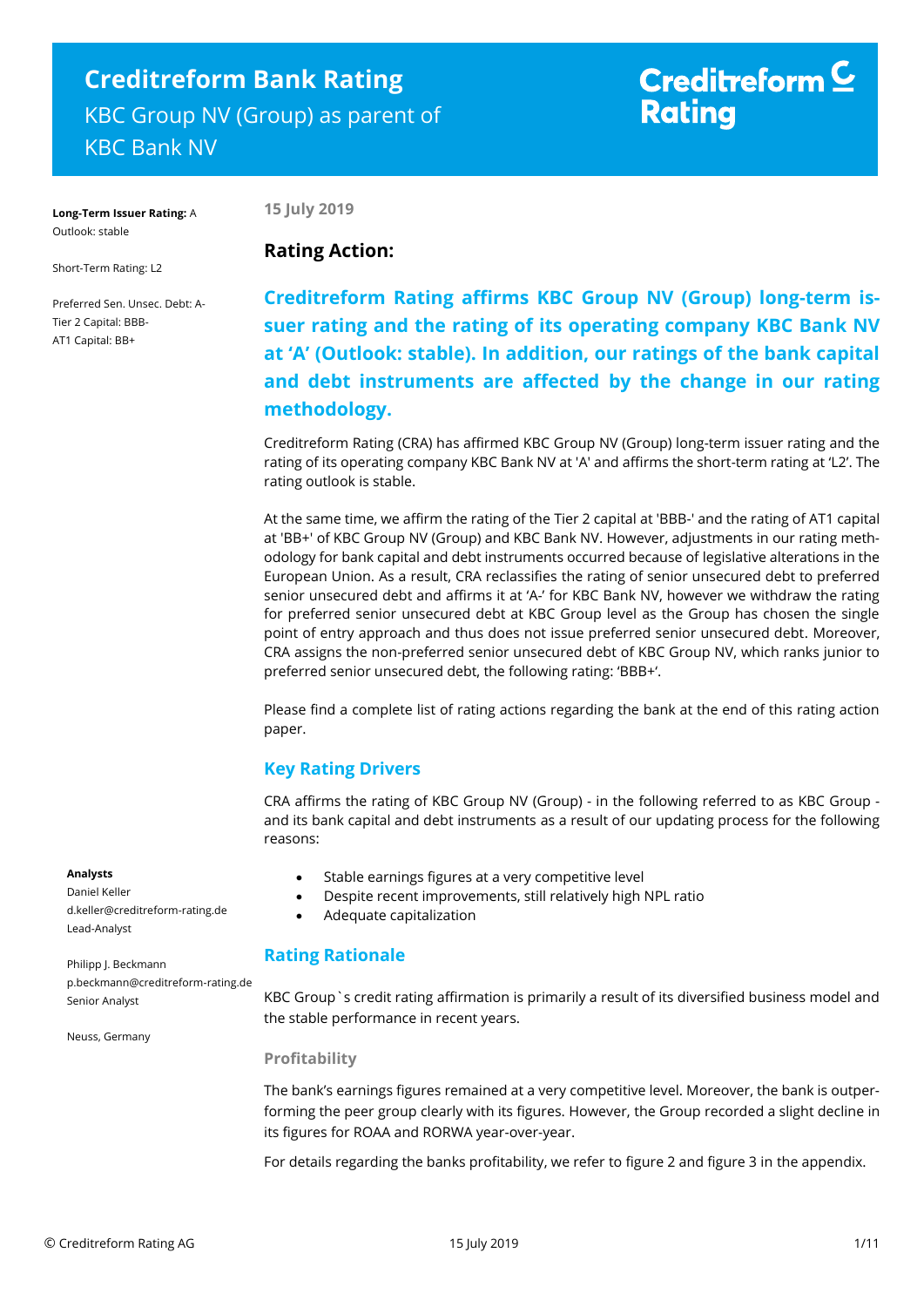#### **Asset Situation and Asset Quality**

KBC Group´s non-performing exposures reduced considerably year-over-year, however, the NPL ratio is still clearly worse than the average of the peer group. By contrast, the banks impairments to NPL ratio is in line with the average of the peer group with 53%. Noteworthy is that the Group reveals for the second consecutive year in a row negative impairments for customer loans which lead ultimately to gains. These reversals occurred primarily in the International Markets Business Unit.

The banks RWA ratio increased slightly to 33%; however, it is still below the average of its competitors.

We refer to figure 4 and figure 5 in the appendix regarding the details of KBC Group `s asset situation and asset quality.

#### **Refinancing and Capital Quality**

KBC Group exhibits sound and stable regulatory capital ratios. The reduction year-over-year is primarily a result of the increase in risk-weighted assets. The bank targets to maintain a capital reference position of 16% for the CET1 ratio.

The ratings of KBC Group's bank capital and debt instruments are affected due to our rating mechanism and the recent change in our methodology. Moreover, the Group has chosen the single point of entry approach and thus issues only non-preferred senior unsecured debt. By contrast, the Group`s operating entity KBC Bank NV is responsible for issuing preferred senior unsecured debt.

For details regarding the banks refinancing and capital quality, we refer to figure 6 and figure 7 in the appendix.

#### **Liquidity**

In our opinion, the overall liquidity situation of the bank is satisfactory. Noteworthy is the banks stable and balanced loan-to-deposit ratio.

For details regarding the banks liquidity, we refer to figure 8 in the appendix.

#### **Outlook**

We consider the outlook of KBC Group`s long-term issuer rating and its bank capital and debt instruments as stable. This reflects our view that the banks is likely to maintain its earnings figures in the upcoming years while displaying a solid capitalization. However, we will observe if KBC Group is able manage its non-performing assets.

In addition, we assume stable political and economic environment in KBC`s markets of operations.

#### **Scenario Analysis**

In a scenario analysis, KBC Group's rating developed significantly better in the "best case" scenario and slightly worse in the "worst case" scenario. The ratings of bank capital and the senior unsecured debt classes would behave similarly based on our rating mechanism. These ratings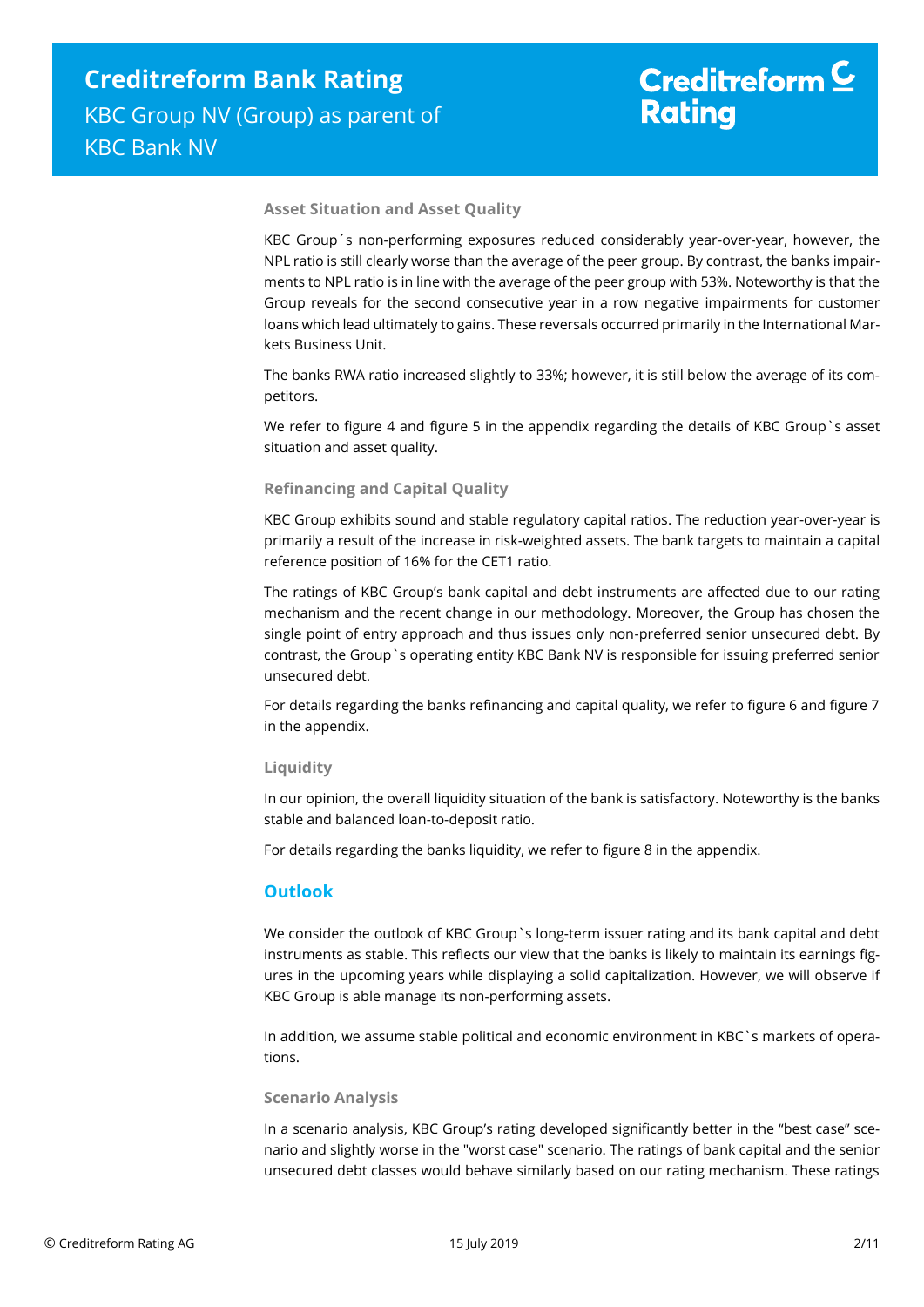# Creditreform  $\underline{\mathsf{C}}$ **Rating**

are especially sensitive to changes in total equity and to the bank capital and debt structure in general.

We could upgrade KBC Group's long-term issuer credit rating and its bank capital and debt instruments if we see the bank improves its asset quality significantly. In addition, a further improvement of the bank's capitalization might lead to an upgrade as well.

By contrast, a downgrade of KBC Group's long-term issuer credit rating and its bank capital and debt instruments is likely if we see a sustainable decline in KBC Group`s earnings figures. In addition, a worsening of the capitalization or the asset quality might lead to a downgrade of the bank's long-term issuer rating and its bank capital and debt instruments.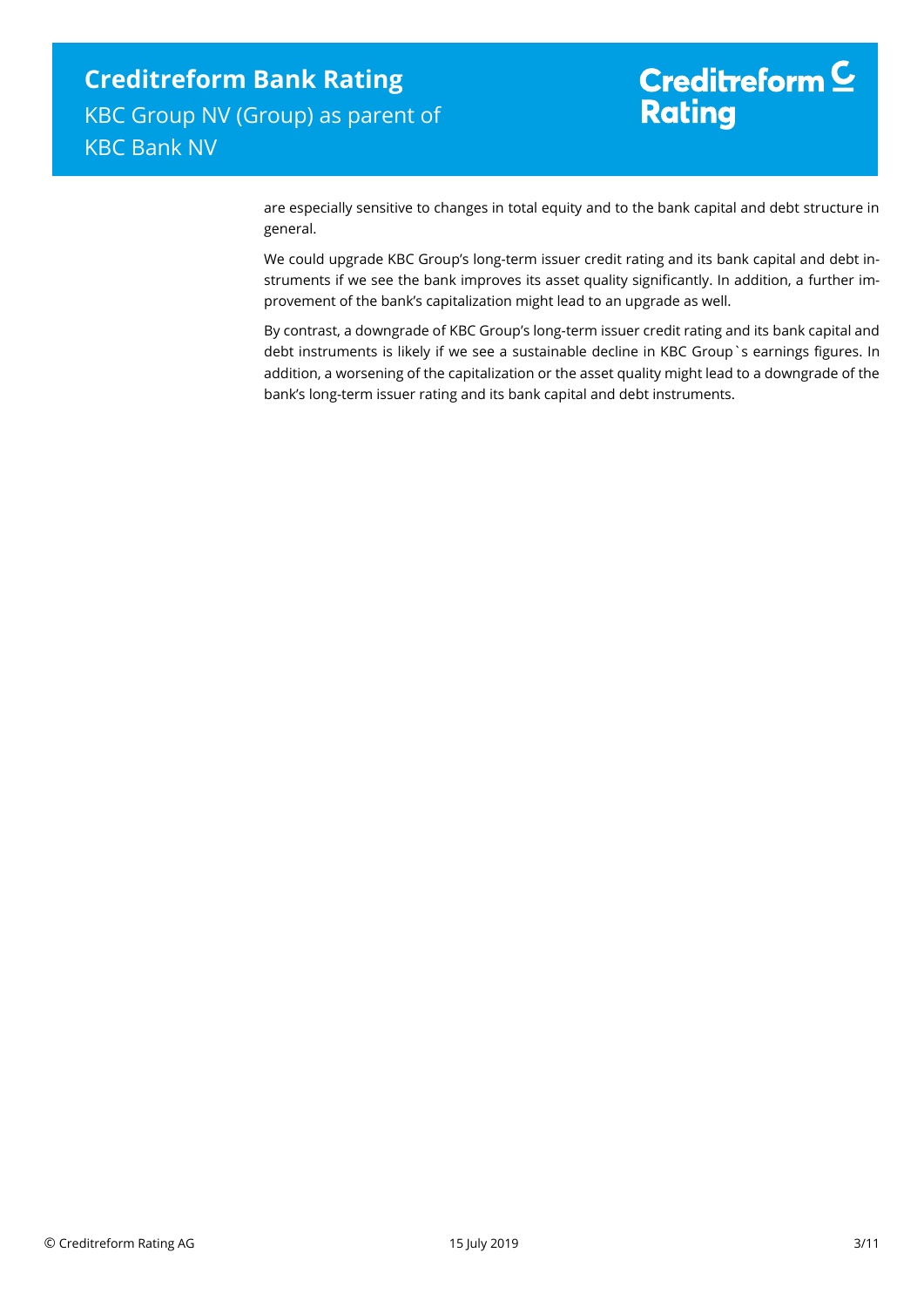# Creditreform  $\underline{\mathsf{C}}$ **Rating**

## **CRA's rating actions at a glance**

KBC Group NV (Group):

- Long-Term Issuer Rating affirmed at 'A', stable outlook
- Short-term rating affirmed at 'L2'
- Senior unsecured debt reclassified to preferred senior unsecured debt and withdraw of the rating
- Non-preferred senior unsecured debt rated at 'BBB+'
- Tier 2 capital affirmed at 'BBB-'
- AT1 capital affirmed at 'BB+'

KBC Bank NV:

- Long-Term Issuer Rating affirmed at 'A', stable outlook
- Short-term rating affirmed at 'L2'
- Senior unsecured debt reclassified to preferred senior unsecured debt and affirmed at 'A-'
- Tier 2 capital affirmed at 'BBB-'
- AT1 capital affirmed at 'BB+'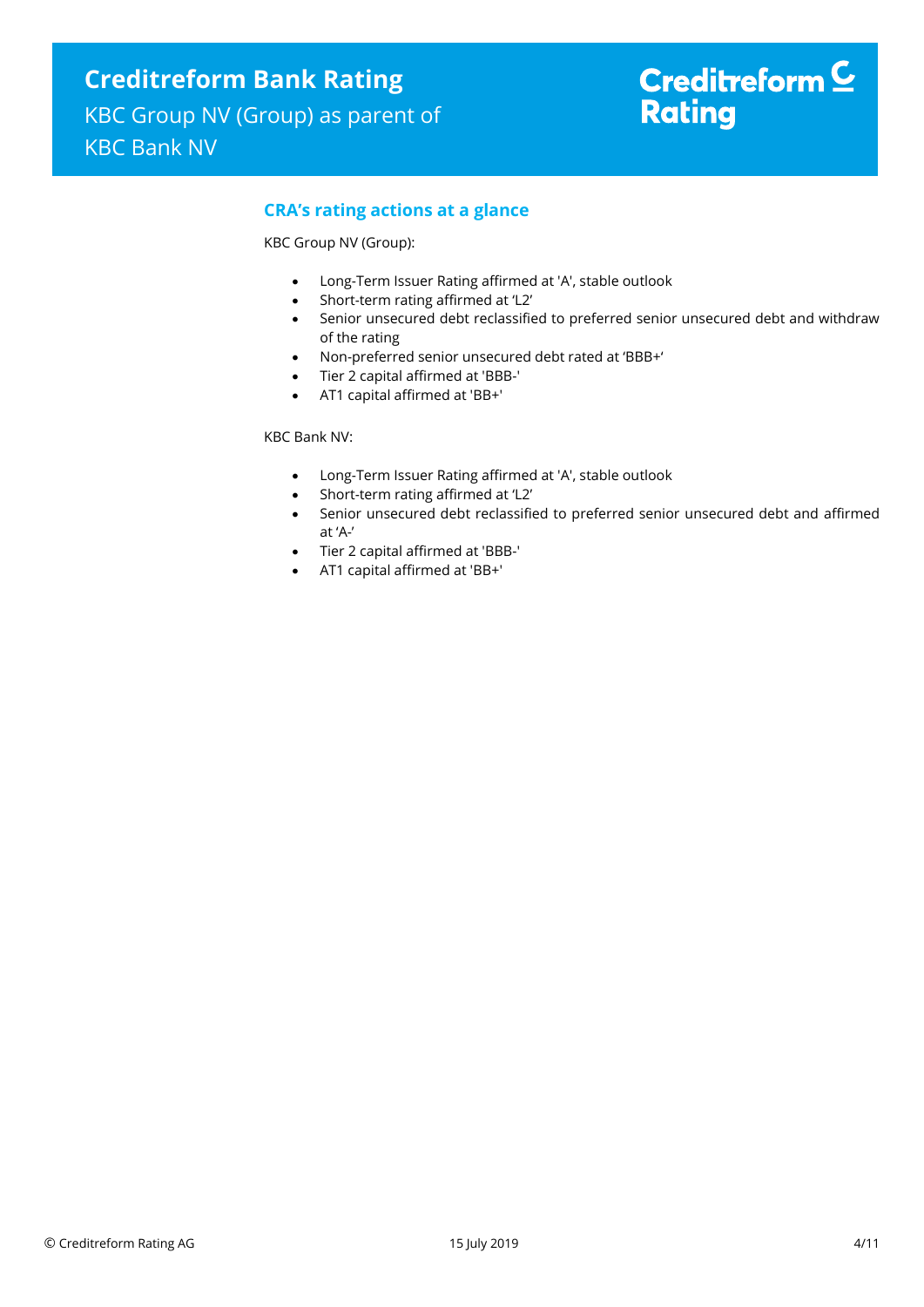## **Ratings Detail**

**Bank ratings**

The bank ratings are dependent on a host of quantitative and qualitative factors. An improvement in either sub-category may result in a higher rating score.

LT Issuer / Outlook / Short-Term **A / stable / L2**

#### **Bank Capital and Debt Instruments Ratings**

The ratings for bank capital and debt instruments are inter alia dependent on subordination and relative size of the instrument class, based on the long-term issuer rating of the bank.

| Preferred senior unsecured debt (PSU): |      |
|----------------------------------------|------|
| Tier 2 (T2):                           | BBB- |
| Additional Tier 1 (AT1):               | RR+  |

#### **Ratings Detail and History**

Please consult our websit[e www.creditreform-rating.de](http://www.creditreform-rating.de/) for additional information regarding the dates of publication.

Figure 1: Ratings Detail and History

| <b>Bank Issuer Rating</b>                        | <b>Rating Date</b> | <b>Publication Date</b> | <b>Result</b>            |
|--------------------------------------------------|--------------------|-------------------------|--------------------------|
| Initialrating                                    | 12.06.2018         | 20.06.2018              | A / stable / L2          |
| <b>Rating Update</b>                             | 15.07.2019         | 17.07.2019              | A / stable / L2          |
| <b>Bank Capital and Debt Instruments</b>         | <b>Rating Date</b> | <b>Publication Date</b> | <b>Result</b>            |
| Senior Unsecured / T2 / AT1 (Initial)            | 12.06.2018         | 20.06.2018              | $A - / BBB - / BB +$     |
| <b>PSU / NPS / T2 / AT1</b>                      | 15.07.2019         | 17.07.2019              | n.r. / BBB+ / BBB- / BB+ |
| <b>Subsidiaries of the Bank</b>                  | <b>Rating Date</b> | <b>Publication Date</b> | <b>Result</b>            |
| <b>KBC Bank NV</b>                               |                    |                         |                          |
| Initialrating                                    | 04.12.2018         | 13.12.2018              | A / stable / L2          |
| <b>Rating Update</b>                             | 15.07.2019         | 17.07.2019              | A / stable / L2          |
| Bank Capital and Debt Instruments of KBC Bank NV |                    |                         |                          |
| Senior Unsecured / T2 / AT1 (Initial)            | 04.12.2018         | 13.12.2018              | A- / BBB- / BB+          |
| <b>PSU / NPS / T2 / AT1</b>                      | 15.07.2019         | 17.07.2019              | A- / - / BBB- / BB+      |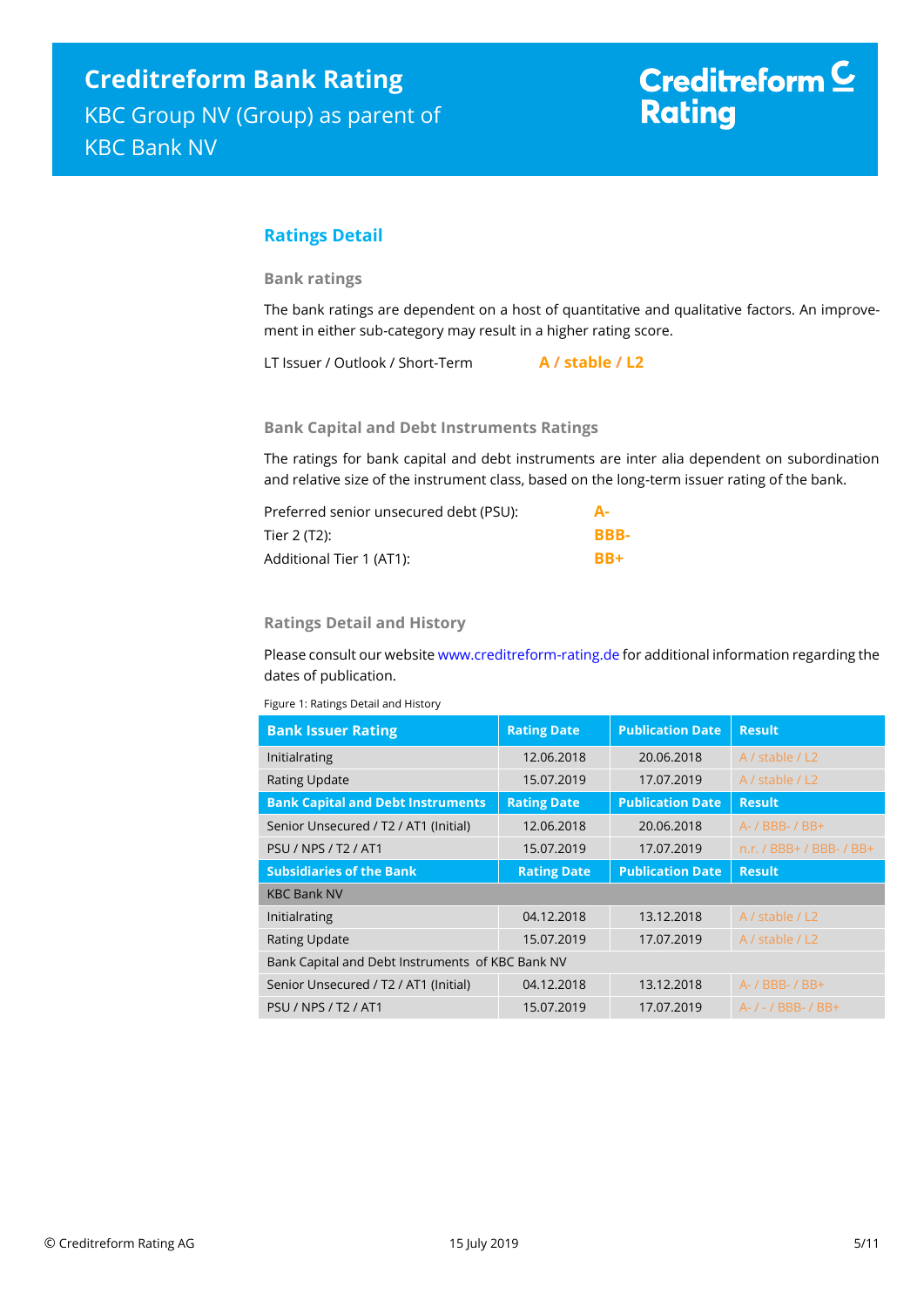# Creditreform <sup>C</sup><br>Rating

### **Appendix**

Figure 2: Group income statement | Source: eValueRate / CRA

| <b>Income Statement</b>                                      | 2015       | 2016      | 2017      | %                        | 2018      |
|--------------------------------------------------------------|------------|-----------|-----------|--------------------------|-----------|
| Income (€000)                                                |            |           |           |                          |           |
| Net Interest Income                                          | 4.311.000  | 4.258.000 | 4.121.000 | $+10,2$                  | 4.543.000 |
| Net Fee & Commission Income                                  | 1.678.000  | 1.450.000 | 1.707.000 | $+0.7$                   | 1.719.000 |
| Net Insurance Income                                         | 381.000    | 438.000   | 640.000   | $+9,5$                   | 701.000   |
| Net Trading Income                                           | 404.000    | 729.000   | 1.055.000 | $-77,3$                  | 240.000   |
| <b>Equity Accounted Results</b>                              | 24,000     | 27.000    | 11.000    | $+45,5$                  | 16.000    |
| Dividends from Equity Instruments                            | 75.000     | 77.000    | 63.000    | $+30.2$                  | 82.000    |
| Other Income                                                 | 298.000    | 259.000   | 114.000   | $+99,1$                  | 227.000   |
| <b>Operating Income</b>                                      | 7.171.000  | 7.238.000 | 7.711.000 | $-2.4$                   | 7.528.000 |
| Expenses (€000)                                              |            |           |           |                          |           |
| Depreciation and Amortisation                                | 287.000    | 264.000   | 306.000   | $+6,2$                   | 325.000   |
| Personnel Expense                                            | 2.245.000  | 2.252.000 | 2.303.000 | $+1,7$                   | 2.343.000 |
| Tech & Communications Expense                                |            |           |           |                          |           |
| Marketing and Promotion Expense                              |            |           |           | ٠                        |           |
| <b>Other Provisions</b>                                      |            |           |           |                          |           |
| Other Expense                                                | 1.392.000  | 1.449.000 | 1.505.000 | $+7,1$                   | 1.612.000 |
| <b>Operating Expense</b>                                     | 3.924.000  | 3.965.000 | 4.114.000 | $+4,0$                   | 4.280.000 |
| Operating Profit & Impairment (€000)                         |            |           |           |                          |           |
| <b>Pre-impairment Operating Profit</b>                       | 3.247.000  | 3.273.000 | 3.597.000 | $-9,7$                   | 3.248.000 |
| <b>Asset Writedowns</b>                                      | 712.000    | 183.000   | $-70.000$ | $-11,4$                  | $-62.000$ |
| Net Income (€000)                                            |            |           |           |                          |           |
| Non-Recurring Revenue                                        |            |           |           | $\overline{\phantom{a}}$ |           |
| Non-Recurring Expense                                        |            |           |           |                          |           |
| <b>Pre-tax Profit</b>                                        | 2.535.000  | 3.090.000 | 3.667.000 | $-9,7$                   | 3.310.000 |
| Income Tax Expense                                           | $-104.000$ | 662.000   | 1.092.000 | $-32,2$                  | 740.000   |
| <b>Discontinued Operations</b>                               |            |           |           |                          |           |
| <b>Net Profit</b>                                            | 2.639.000  | 2.428.000 | 2.575.000 | $-0,2$                   | 2.570.000 |
| Attributable to minority interest (non-controlling interest) |            |           |           |                          |           |
| Attributable to owners of the parent                         | 2.639.000  | 2.427.000 | 2.575.000 | $-0,2$                   | 2.570.000 |

Figure 3: Group key earnings figures | Source: eValueRate / CRA

| Income Ratios (%)                                     | 2015  | 2016  | 2017  | %       | 2018  |
|-------------------------------------------------------|-------|-------|-------|---------|-------|
| Cost Income Ratio (CIR)                               | 54,72 | 54,78 | 53,35 | $+3,50$ | 56,85 |
| Cost Income Ratio ex. Trading (CIRex)                 | 57,99 | 60,92 | 61,81 | $-3,08$ | 58,73 |
| Return on Assets (ROA)                                | 1,05  | 0,88  | 0,88  | $+0,02$ | 0,91  |
| Return on Equity (ROE)                                | 16,69 | 13,99 | 13,69 | $-0,60$ | 13,09 |
| Return on Assets before Taxes (ROAbT)                 | 1,00  | 1,12  | 1,25  | $-0,09$ | 1,17  |
| Return on Equity before Taxes (ROEbT)                 | 16,03 | 17,80 | 19,50 | $-2,64$ | 16,86 |
| Return on Risk-Weighted Assets (RORWA)                | 3,02  | 2,79  | 2,80  | $-0,09$ | 2,71  |
| Return on Risk-Weighted Assets before Taxes (RORWAbT) | 2,90  | 3,56  | 3,99  | $-0,50$ | 3,49  |
| Net Interest Margin (NIM)                             | 2,04  | 1,97  | 1,92  | $-0,08$ | 1,84  |
| Pre-Impairment Operating Profit / Assets              | 1,29  | 1,19  | 1,23  | $-0,09$ | 1,14  |
| Cost of Funds (COF)                                   | 1,34  | 1,03  | 0,88  | $+0,13$ | 1,01  |
| Change in % Points                                    |       |       |       |         |       |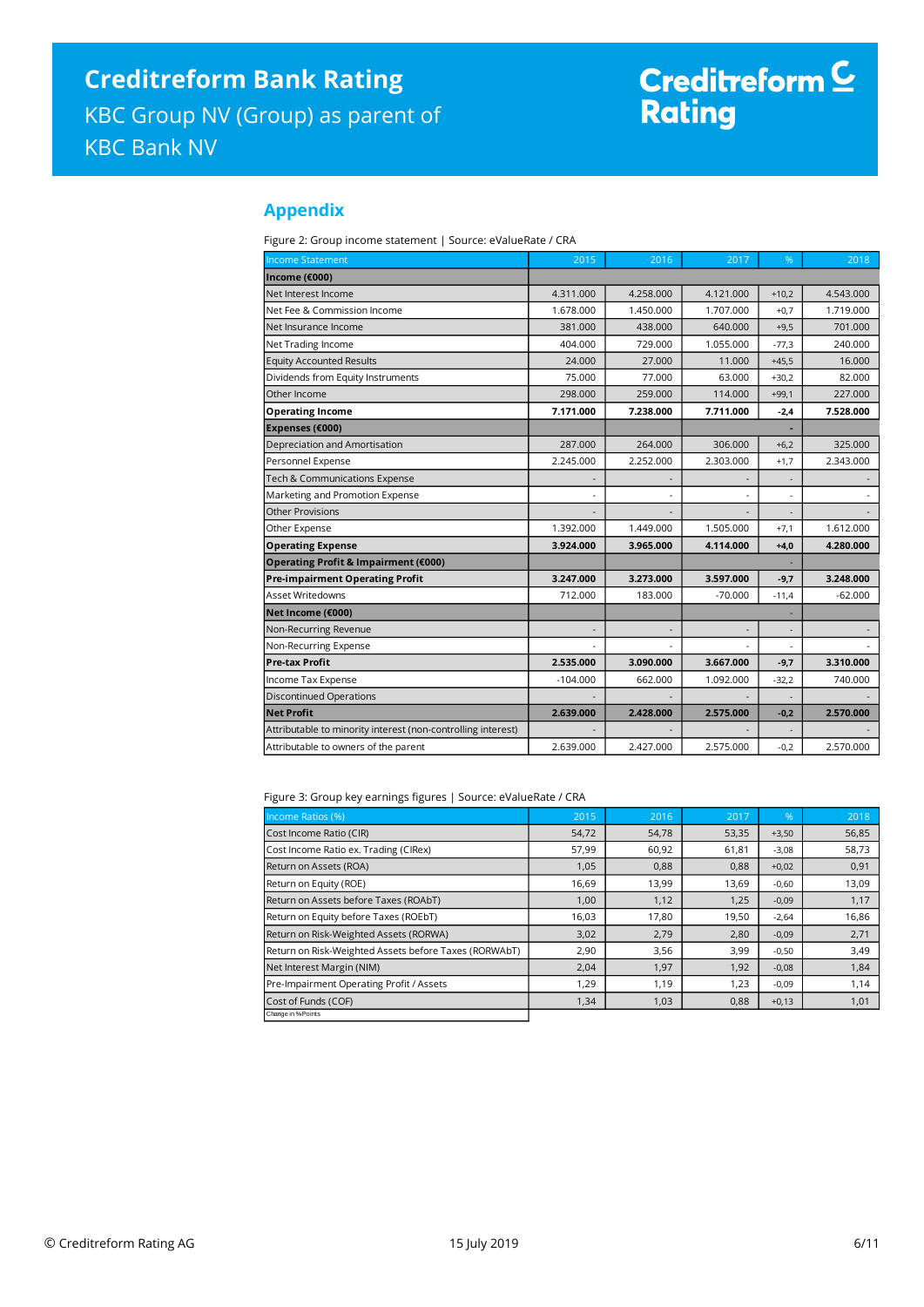# Creditreform <mark>C</mark><br>Rating

#### Figure 4: Development of assets | Source: eValueRate / CRA

| Assets (€000)                         | 2015        | 2016        | 2017        | %                        | 2018        |
|---------------------------------------|-------------|-------------|-------------|--------------------------|-------------|
| Cash and Balances with Central Banks  | 7.038.000   | 20.686.000  | 29.727.000  | $-37,1$                  | 18.691.000  |
| Net Loans to Banks                    | 13.631.000  | 16.929.000  | 24.450.000  | $+6,5$                   | 26.045.000  |
| Net Loans to Customers                | 128.223.000 | 133.231.000 | 141.502.000 | $+4,0$                   | 147.209.000 |
| <b>Total Securities</b>               | 73.459.000  | 73.786.000  | 68.370.000  | $-8,3$                   | 62.707.000  |
| <b>Total Derivative Assets</b>        | 8.807.000   | 8.861.000   | 5.932.000   | $-12,5$                  | 5.189.000   |
| <b>Other Financial Assets</b>         | ۰           |             |             | $\overline{\phantom{a}}$ | 7.000       |
| <b>Financial Assets</b>               | 231.158.000 | 253.493.000 | 269.981.000 | $-3,8$                   | 259.848.000 |
| <b>Equity Accounted Investments</b>   | 207.000     | 212,000     | 240,000     | $-10,4$                  | 215,000     |
| Other Investments                     | 438.000     | 426.000     | 485.000     | $+15,7$                  | 561.000     |
| <b>Insurance Assets</b>               | 13.457.000  | 13.803.000  | 14.552.000  | $-1,5$                   | 14.340.000  |
| Non-current Assets & Discontinued Ops | 15,000      | 8.000       | 21,000      | $-33,3$                  | 14.000      |
| Tangible and Intangible Assets        | 3.258.000   | 3.450.000   | 3.926.000   | $+3,6$                   | 4.068.000   |
| <b>Tax Assets</b>                     | 2.335.000   | 2.312.000   | 1.625.000   | $-4,7$                   | 1.549.000   |
| <b>Total Other Assets</b>             | 1.488.000   | 1.496.000   | 1.512.000   | $> +100$                 | 3.213.000   |
| <b>Total Assets</b>                   | 252.356.000 | 275.200.000 | 292.342.000 | $-2,9$                   | 283.808.000 |

#### Figure 5: Development of asset quality | Source: eValueRate / CRA

| <b>Asset Ratios (%)</b>                             | 2015  | 2016  | 2017    | $\sqrt{96}$ | 2018    |
|-----------------------------------------------------|-------|-------|---------|-------------|---------|
| Net Loans / Total Assets                            | 50,81 | 48,41 | 48,40   | $+3,47$     | 51,87   |
| Non-Performing Loans (NPL) / Net Loans to Customers | 7,20  | 7,20  | 6,00    | $-1,51$     | 4,49    |
| Impaired Loans / Net Loans to Customers             | 9,60  | 7,94  | 6.49    | $-2,00$     | 4,49    |
| Impairments/ Net loans to customers (%)             | 4,39  | 3,82  | 2.87    | $-0,47$     | 2,39    |
| Potential Problem Loans / NPL                       | 20,26 | 24,82 | 36,69   | $+220.05$   | 256,73  |
| Risk-Weighted Assets (RWA) / Total Assets           | 34,61 | 31,57 | 31.46   | $+1,97$     | 33,43   |
| Non-Performing Loans / Risk-Weighted Assets         | 14.09 | 12,18 | 9,99    | $-3,02$     | 6,97    |
| Net Write-offs / Net Loans to Customers             | 0,26  | 0,10  | $-0,10$ | $+0,07$     | $-0,03$ |
| Net Write-offs / Risk-Weighted Assets               | 0,35  | 0,14  | $-0,15$ | $+0,11$     | $-0,05$ |
| Change in % Points                                  |       |       |         |             |         |

#### Figure 6: Development of refinancing and capital adequacy | Source: eValueRate / CRA

| Liabilities (€000)                         | 2015        | 2016        | 2017        | %       | 2018        |
|--------------------------------------------|-------------|-------------|-------------|---------|-------------|
| <b>Total Deposits from Banks</b>           | 18.952.000  | 32.019.000  | 33.336.000  | $-26,2$ | 24.616.000  |
| <b>Total Deposits from Customers</b>       | 144.831.000 | 141.686.000 | 152.741.000 | $+4,6$  | 159.721.000 |
| <b>Total Debt</b>                          | 25.278.000  | 36.044.000  | 41.227.000  | $-13,7$ | 35.559.000  |
| Derivative Liabilities                     | 9.849.000   | 9.242.000   | 7.066.000   | $-19,0$ | 5.721.000   |
| Securities Sold, not yet Purchased         |             |             |             |         |             |
| Other Financial Liabilities                | 12.802.000  | 13.318.000  | 16.804.000  | $+0,7$  | 16.930.000  |
| <b>Total Financial Liabilities</b>         | 211.712.000 | 232.309.000 | 251.174.000 | $-3,4$  | 242.547.000 |
| llnsurance Liabilities                     | 19.532.000  | 19.845.000  | 18.641.000  | $-1,3$  | 18.403.000  |
| Non-current Liabilities & Discontinued Ops | ٠           |             |             | ۰       |             |
| <b>Tax Liabilities</b>                     | 658,000     | 681,000     | 582.000     | $-34,7$ | 380.000     |
| Provisions                                 | 681.000     | 943.000     | 1.024.000   | $-15,5$ | 865.000     |
| <b>Total Other Liabilities</b>             | 3.962.000   | 4.065.000   | 2.118.000   | $-6,5$  | 1.980.000   |
| <b>Total Liabilities</b>                   | 236.545.000 | 257.843.000 | 273.539.000 | $-3,4$  | 264.175.000 |
| <b>Total Equity</b>                        | 15.811.000  | 17.357.000  | 18.803.000  | $+4,4$  | 19.633.000  |
| <b>Total Liabilities and Equity</b>        | 252.356.000 | 275.200.000 | 292.342.000 | $-2,9$  | 283.808.000 |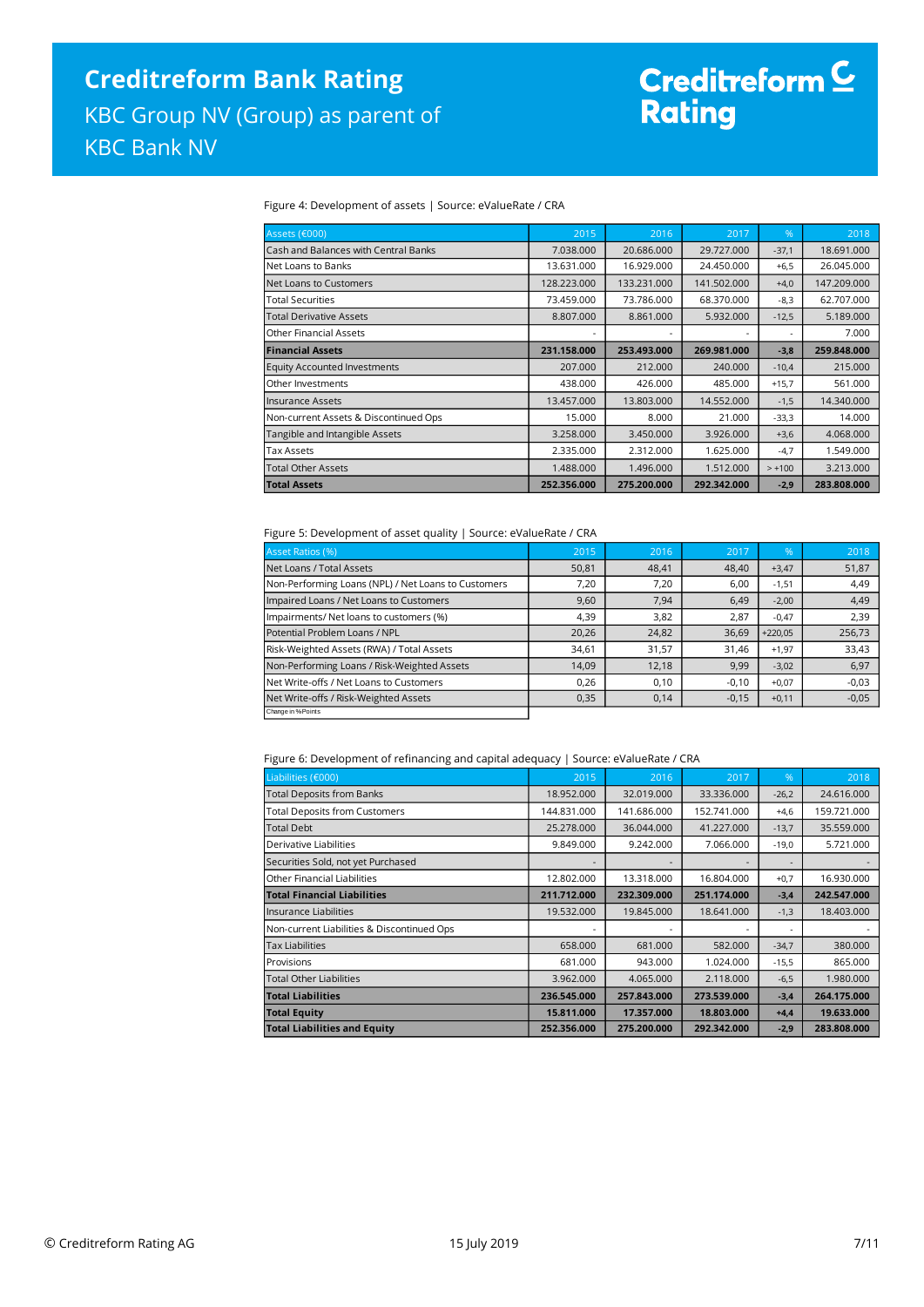# Creditreform C<br>Rating

#### Figure 7: Development of capital ratios | Source: eValueRate / CRA

| Capital Ratios (€000)                               | 2015   | 2016   | 2017   | .96     | 2018   |
|-----------------------------------------------------|--------|--------|--------|---------|--------|
| <b>Total Equity/ Total Assets</b>                   | 6,27   | 6,31   | 6,43   | $+0,49$ | 6,92   |
| Leverage Ratio                                      | 6,30   | 6,10   | 6,10   | $+0,00$ | 6,10   |
| Phased-in: Common Equity Tier 1 Ratio (CET1)        | 15,20  | 16,20  | 16,50  | $-0,50$ | 16,00  |
| Phased-in: Tier 1 Ratio (CET1 + AT1)                | 16,80  | 17,80  | 18,00  | $-1,00$ | 17,00  |
| Phased-in: Total Capital Ratio (CET1 + AT1 + T2)    | 19,80  | 20,60  | 20,40  | $-1,20$ | 19,20  |
| Fully Loaded: Common Equity Tier 1 Ratio (CET1)     | 14.90  | 15,80  | 16,30  | $-0,30$ | 16,00  |
| Fully Loaded: Tier 1 Ratio (CET1 + AT1)             | 16,40  | 17,40  | 17,90  | $-0,90$ | 17,00  |
| Fully Loaded: Total Capital Ratio (CET1 + AT1 + T2) | 19,00  | 20,00  | 20,20  | $-1,00$ | 19,20  |
| Net Stable Funding Ratio (NSFR)                     | 121,00 | 125,00 | 134,00 | $+2,00$ | 136,00 |
| Change in % Points                                  |        |        |        |         |        |

#### Figure 8: Development of liquidity | Source: eValueRate / CRA

| Liquidity (%)                                         | 2015   | 2016   | 2017   | $\%$     | 2018   |
|-------------------------------------------------------|--------|--------|--------|----------|--------|
| Net Loans / Deposits (LTD)                            | 88.53  | 94.03  | 92.64  | $-0.48$  | 92,17  |
| Interbank Ratio                                       | 71.92  | 52.87  | 73.34  | $+32.46$ | 105,81 |
| Liquidity Coverage Ratio (LCR)                        | 127.00 | 139.00 | 139.00 | $+0.00$  | 139,00 |
| Customer Deposits / Total Funding (excl. Derivatives) | 63.89  | 56.99  | 57.32  | $+4.48$  | 61,79  |
| Change in % Points                                    |        |        |        |          |        |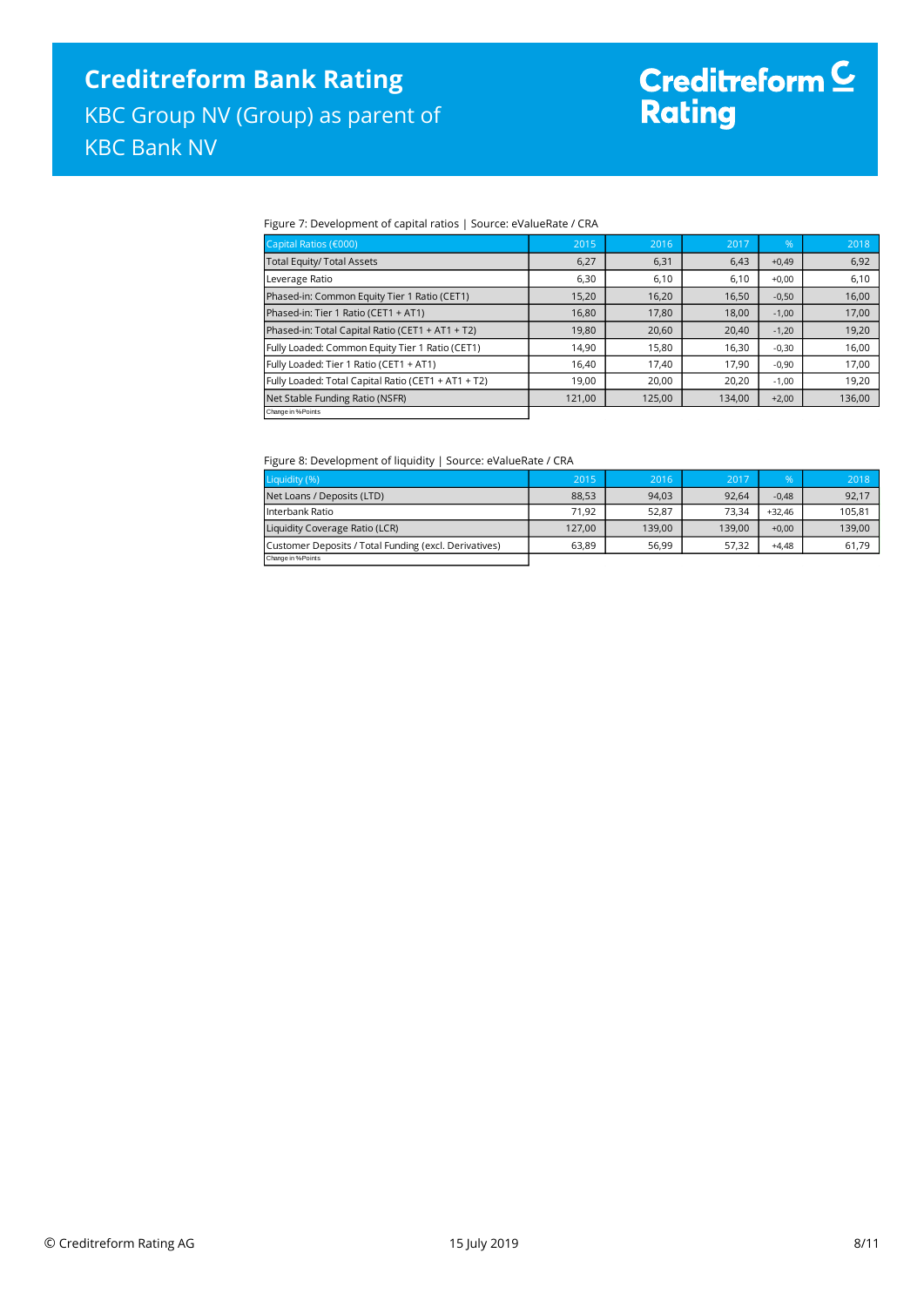#### **Regulatory**

Creditreform Rating AG was neither commissioned by the rating object nor by any other third party for the rating. The analysis took place on a voluntary basis by Creditreform Rating AG and is to be described in the regulatory sense as an unsolicited rating.

The rating is based on publicly available information and internal evaluation methods for the rated bank. The quantitative analysis is based mainly on the latest annual accounts, interim reports, other investor relations information of the bank, and calculated key figures by eValueRate / CRA. Subject to a peer group analysis were 38 competing institutes.

The information and documents processed met the requirements of the rating system of Creditreform Rating AG as published on the website www.creditreform-rating.de. The rating was carried out on the basis of the rating methodology for unsolicited bank ratings as well as the methodology for the rating of bank capital and unsecured debt instruments in conjunction with Creditreform`s basic document "Rating Criteria and Definitions".

On 15 July 2019, the rating was presented by the analysts to the rating committee and adopted in a resolution.

The rating result was communicated to KBC Group NV (Group) and its operating company KBC Bank NV, and the preliminary rating report was made available to the bank. There was no change in the rating score.

The rating is subject to one-year monitoring from the rating date and is valid until withdrawal of the rating. Within this period, the rating can be updated. At the latest after one year, a monitoring is required to maintain the validity of the rating.

In 2011, Creditreform Rating AG was registered within the European Union according to EU Regulation 1060/2009 (CRA-Regulation). Based on this registration, Creditreform Rating AG (CRA) is permitted to issue credit ratings within the EU, and is obligated to comply with the provisions of the CRA-Regulation.

#### **Conflict of Interests**

No conflicts of interest were identified during the rating process that might influence the analyses and judgements of the rating analysts involved nor any other natural persons whose services are placed at the disposal or under the control of Creditreform Rating AG and who are directly involved in credit rating activities or in approving credit ratings and rating outlooks.

In the event of providing ancillary services to the rated entity, CRA will disclose all ancillary services in the credit rating report.

#### **Rules on the Presentation of Credit Ratings and Rating Outlooks**

The approval of credit ratings and rating outlooks follows our internal policies and procedures. In line with our 'Rating Committee' policy, all credit ratings and rating outlooks are approved by a rating committee based on the principle of unanimity.

To prepare this credit rating, CRA has used the following substantially material sources:

- 1. Transaction structure and participants
- 2. Transaction documents
- 3. Issuance documents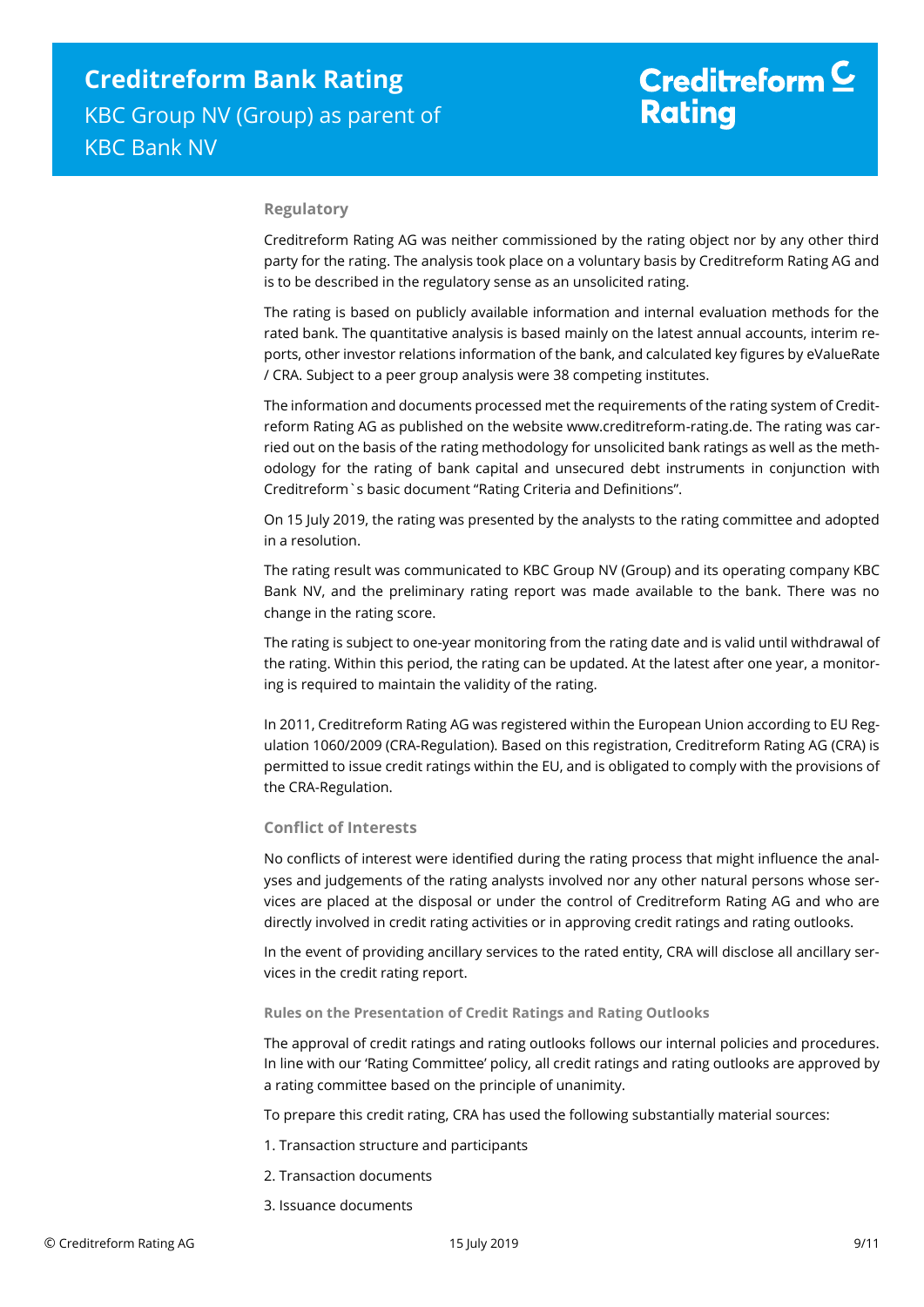There are no other attributes and limitations of the credit rating or rating outlook other than those displayed on the CRA website. Furthermore, CRA considers satisfactory the quality and extent of information available on the rated entity. In regard to the rated entity Creditreform Rating AG regarded the available historical data as sufficient.

Between the time of disclosure of the credit rating to the rated entity and the public disclosure, no amendments were made to the credit rating.

The 'Basic Data' information card indicates the principal methodology or version of methodology that was used in determining the rating, with a reference to its comprehensive description.

In cases where the credit rating is based on more than one methodology or where reference only to the principal methodology might cause investors to overlook other important aspects of the credit rating, including any significant adjustments and deviations, Creditreform Rating AG explains this fact in the rating report and indicates how the different methodologies or other aspects are taken into account in the credit rating. This information is integrated in the credit rating report.

The meaning of each rating category, the definition of default or recovery and any appropriate risk warning, including a sensitivity analysis of the relevant key rating assumptions such as mathematical or correlation assumptions, accompanied by worst-case scenario credit ratings and best-case scenario credit ratings are explained.

The date at which the credit rating was initially released for distribution and the date when it was last updated including any rating outlooks is indicated clearly and prominently in the 'Basic Data' card as a "rating action"; initial release is indicated as "initial rating", other updates are indicated as an "update", "upgrade" or "downgrade", "not rated", "confirmed", "selective default" or "default".

In the case of a rating outlook, the time horizon is provided during which a change in the credit rating is expected. This information is available within 'Basic Data' information card.

In accordance to Article 11 (2) EU-Regulation (EC) No 1060/2009, a registered or certified credit rating agency shall make available, in a central repository established by ESMA, information on its historical performance data including the rating transition frequency and information about credit ratings issued in the past and on their changes. Requested data are available at the ESMA website: https://cerep.esma.europa.eu/cerep-web/statistics/defaults.xhtml.

An explanatory statement of the meaning of Creditreform`s default rates are available in the credit rating methodologies disclosed on the website.